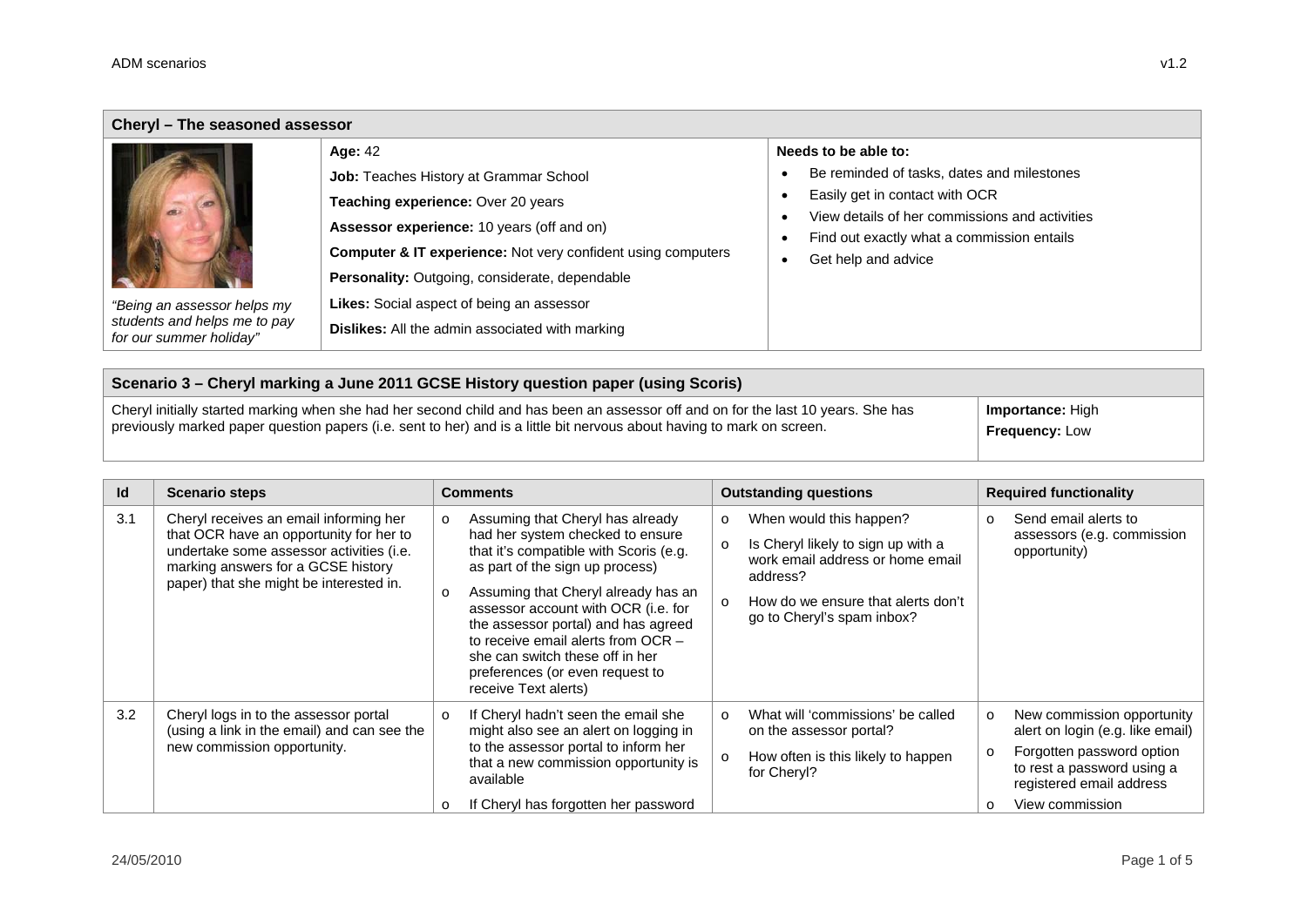|     |                                                                                                                                                                                                                                                                                                                                                                                                                                                                                                                  | she can get it reset using her<br>registered email address                                                                                                                                                                                                                                                                                                                                                                                                                                                                            | opportunities                                                                                                                                             |
|-----|------------------------------------------------------------------------------------------------------------------------------------------------------------------------------------------------------------------------------------------------------------------------------------------------------------------------------------------------------------------------------------------------------------------------------------------------------------------------------------------------------------------|---------------------------------------------------------------------------------------------------------------------------------------------------------------------------------------------------------------------------------------------------------------------------------------------------------------------------------------------------------------------------------------------------------------------------------------------------------------------------------------------------------------------------------------|-----------------------------------------------------------------------------------------------------------------------------------------------------------|
| 3.3 | Cheryl selects the new commission<br>opportunity to view the details. She can<br>see exactly what is being asked (it's a<br>marking commission so includes<br>activities such as Scoris training, marking<br>practice responses, marking<br>standardisation responses and marking<br>live responses) and when.                                                                                                                                                                                                   | Cheryl can either accept, reject or ask<br>Will Scoris training be in the<br>$\circ$<br>to 'negotiate' a commission (see<br>commission or a pre-requisite?<br>below)<br>What information will Cheryl need<br>$\circ$<br>to know about a commission?<br>Cheryl has a set period within which<br>to accept the commission opportunity<br>What will be of most interest to<br>$\circ$<br>before it expires (e.g. 3 weeks)<br>Cheryl?<br>Which commission details can<br>$\circ$<br>Cheryl 'negotiate'? How would she<br>do this?         | View commission details<br>$\circ$<br>(e.g. dates, activities, volume<br>of work)                                                                         |
| 3.4 | Cheryl is interested in how much work is<br>likely to be involved and how much she<br>could earn. The details show the<br>payment per marked response and using<br>the onscreen calculator provided Cheryl<br>is also able to work out how much she<br>could earn in total if she were to mark<br>200 responses (the number she marked<br>last year).<br>Cheryl figures that she could probably<br>find time to do this work and the money<br>would certainly help with this year's<br>summer holiday to France. | Assuming there is a relatively<br>How can we best persuade Cheryl<br>$\circ$<br>standard amount of time it takes to<br>to accept commissions?<br>mark a task or question paper<br>What happens if the commission is<br>$\circ$<br>no longer available (i.e. has been<br>The quantities for a commission are<br>not always specified - it will need to<br>withdrawn)?<br>be clear to Cheryl that quantities<br>might change and there is no<br>guarantee that for example she will<br>receive a certain number of<br>responses to mark | Calculator to help Cheryl<br>$\circ$<br>work out how much she<br>might earn from a<br>commission                                                          |
| 3.5 | Cheryl accepts the marking opportunity<br>and can now see the important activities,<br>dates and milestones in her calendar and<br>'to do' list.                                                                                                                                                                                                                                                                                                                                                                 | Cheryl might be able to enter the<br>What information will Cheryl need<br>$\circ$<br>to know about a commission?<br>quantity of responses she'd expect to<br>be able to mark<br>What information will we need to<br>$\circ$<br>The commission will have details of<br>capture from Cheryl? (e.g.<br>acceptance of Ts & Cs, number of<br>all the activities (i.e. lines), fees,<br>schedules (e.g. completion dates),<br>responses she expects to be able<br>requirements etc<br>to mark)                                              | Assessor 'to do' list with<br>$\circ$<br>activities, status, dates etc<br>Assessor calendar showing<br>$\circ$<br>commission activities and<br>milestones |
| 3.6 | Cheryl can see that the first thing in her<br>to do list is to complete Scoris training.<br>Cheryl is pleased to see that she can do<br>this online and at her own pace because<br>she doesn't really want to have to travel<br>to attend any training and often finds it                                                                                                                                                                                                                                        | Assuming that Scoris training is part<br>What sort of training will Cheryl<br>$\circ$<br>need to undertake?<br>of the commission<br>Assuming that Scoris training and<br>testing (if required) can be<br>undertaken online                                                                                                                                                                                                                                                                                                            | Assessor to do list showing<br>$\circ$<br>activity details (e.g. date<br>required, status, activity<br>details)                                           |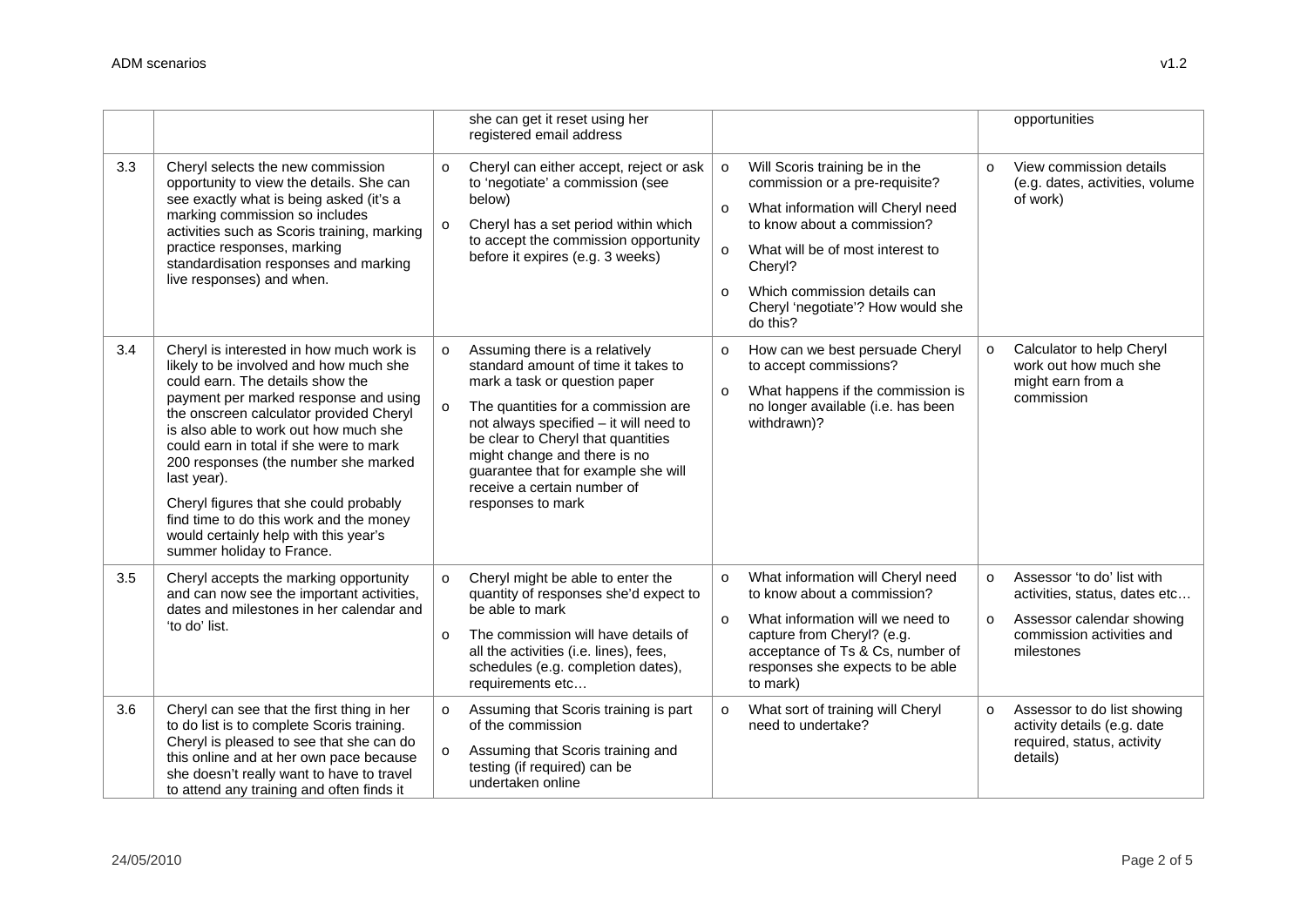|      | takes her a while to pick up a new<br>application.                                                                                                                                                                                                                                                       |                                                                                                                                                                                                                                                                                                                                                                                                                |                                                                                                                                                    |                                                                                                                                                        |
|------|----------------------------------------------------------------------------------------------------------------------------------------------------------------------------------------------------------------------------------------------------------------------------------------------------------|----------------------------------------------------------------------------------------------------------------------------------------------------------------------------------------------------------------------------------------------------------------------------------------------------------------------------------------------------------------------------------------------------------------|----------------------------------------------------------------------------------------------------------------------------------------------------|--------------------------------------------------------------------------------------------------------------------------------------------------------|
| 3.7  | Cheryl undertakes the Scoris training<br>over the course of a couple of evenings.                                                                                                                                                                                                                        | Assuming that Scoris training is<br>$\circ$<br>$\circ$<br>handled outside of the assessor<br>portal<br>Assuming that Cheryl will install<br>$\circ$<br>$\circ$<br>Scoris in order to undertake the<br>training and any practice (i.e. her<br>system will be ready to undertake<br>Scoris marking)<br>If Cheryl struggles with the Scoris<br>$\circ$<br>training she can get extra help? (e.g.<br>support line) | How will we know when Cheryl is<br>ready to use Scoris? (e.g. test,<br>practice run?)<br>What happens if Cheryl fails a<br>Scoris test / practice? | Update to commission<br>$\circ$<br>activity within the assessor<br>portal (so that Cheryl can<br>see that this activity has<br>been completed)         |
| 3.8  | 4 weeks before marking is due to<br>commence for the GCSE history<br>assessment Cheryl receives an email<br>reminder that she has agreed to the<br>marking commission.<br>Cheryl logs in to the assessor portal<br>(using the link in the email) and reviews<br>the details of her commission once more. | If Cheryl can no longer carry out the<br>$\circ$<br>$\circ$<br>activities in her commission she'll<br>need to inform OCR (so that activities<br>can be re-allocated)<br>Reminders are likely to be sent out<br>$\circ$<br>about 4 weeks before the marking<br>window (so that OCR has time to re-<br>allocate marking if necessary)                                                                            | When will Cheryl be sent this<br>reminder?                                                                                                         | Automatic commission<br>$\circ$<br>reminders                                                                                                           |
| 3.9  | Cheryl receives an email notification that<br>she can start marking practice scripts<br>through Scoris.<br>Cheryl logs in to the assessor portal and<br>follows the link in her 'to do' list to Scoris.                                                                                                  | Cheryl has a universal login. She<br>$\circ$<br>$\circ$<br>therefore can access Scoris from the<br>assessor portal (without having to re-<br>login) or can use her assessor portal<br>login for accessing Scoris directly.                                                                                                                                                                                     | How long will Cheryl have to start<br>marking?                                                                                                     | Universal login (e.g. for<br>$\circ$<br>assessor portal and Scoris)<br>Alerts and reminders for<br>$\circ$<br>commission activities in 'to<br>do' list |
| 3.10 | Cheryl marks the practice answers and<br>submits them to her supervisor. She then<br>downloads the standardisation answers<br>and submits them too.                                                                                                                                                      |                                                                                                                                                                                                                                                                                                                                                                                                                |                                                                                                                                                    |                                                                                                                                                        |
| 3.11 | Having received some feedback from her<br>supervisor (he called her to chat about a<br>few of the more difficult to mark answers)                                                                                                                                                                        | $\circ$                                                                                                                                                                                                                                                                                                                                                                                                        | How can we best motivate Cheryl<br>to carry out her marking?                                                                                       |                                                                                                                                                        |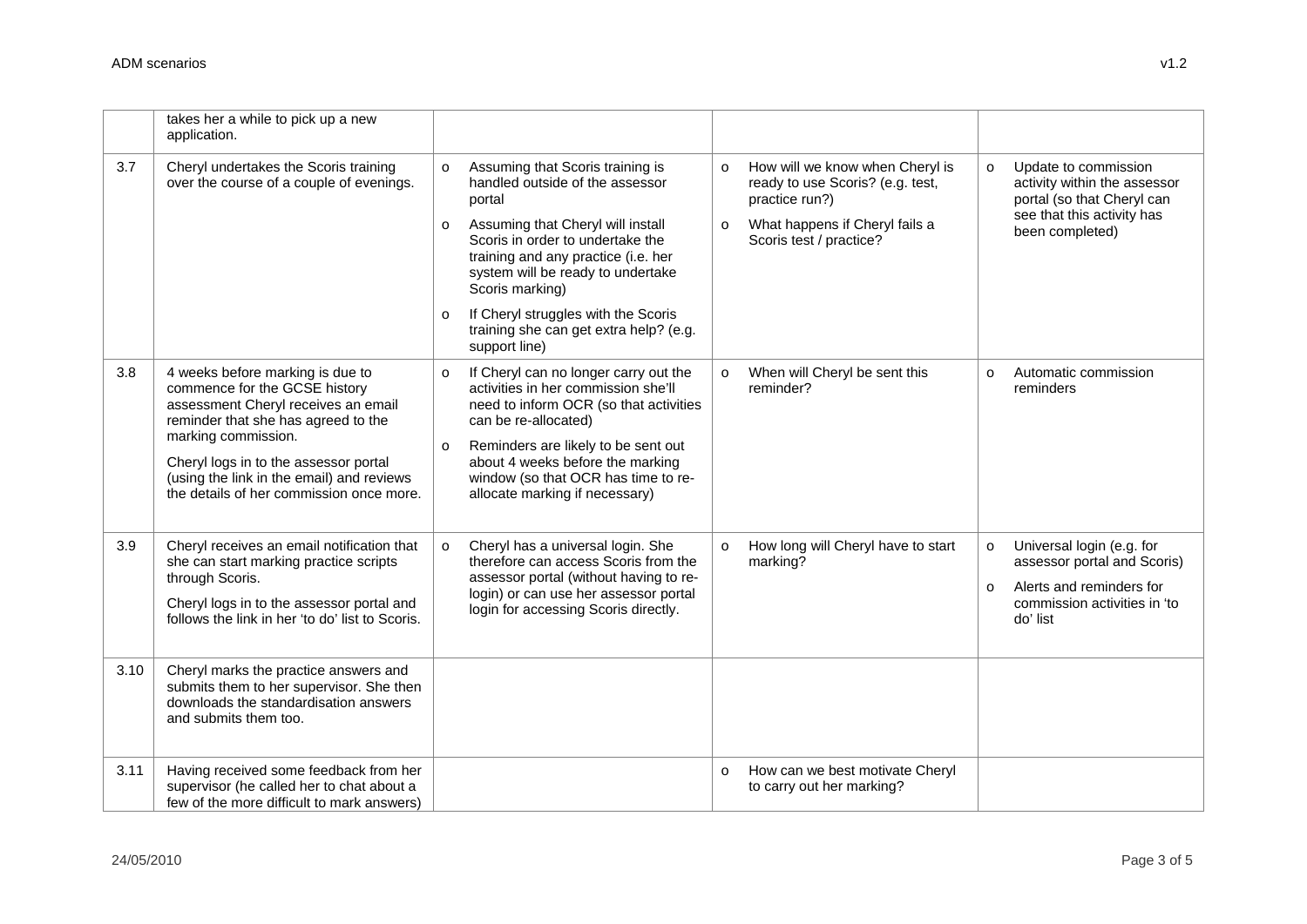|      | Cheryl begins marking the live<br>responses.                                                                                                                                                                                  |          |                                                                                                                                                    | $\circ$            | How do we encourage Cheryl to<br>complete her full quota of marking?                                  |                    |                                                                                                                       |
|------|-------------------------------------------------------------------------------------------------------------------------------------------------------------------------------------------------------------------------------|----------|----------------------------------------------------------------------------------------------------------------------------------------------------|--------------------|-------------------------------------------------------------------------------------------------------|--------------------|-----------------------------------------------------------------------------------------------------------------------|
| 3.12 | Cheryl finds that not having to undertake<br>a lot of the admin (e.g. clerical checks) by<br>marking through Scoris means that she<br>has been able to get through her quota of<br>marking work quicker than expected.        | $\Omega$ | Assuming that Cheryl does not<br>struggle too much with Scoris (which<br>could be quite a big assumption)!                                         | $\circ$            | Is Cheryl likely to telephone OCR<br>or send an electronic message?                                   | $\circ$            | Send OCR a message<br>regarding a commission or<br>commission activity (i.e.<br>requesting more responses<br>to mark) |
|      | Cheryl uses the assessor portal<br>messaging feature to contact OCR to see<br>if she could receive some more<br>responses to mark.                                                                                            |          |                                                                                                                                                    |                    |                                                                                                       |                    |                                                                                                                       |
| 3.13 | Cheryl receives a reply from OCR letting<br>her know that she's been allocated more<br>work.                                                                                                                                  | $\circ$  | Assuming that additional marking will<br>be part of the existing commission (as<br>the quantity for marking live<br>responses is not a set figure) |                    |                                                                                                       | $\circ$            | Assessor portal 'Inbox'                                                                                               |
|      |                                                                                                                                                                                                                               | $\circ$  | Cheryl will receive the same rate per<br>script                                                                                                    |                    |                                                                                                       |                    |                                                                                                                       |
| 3.14 | Cheryl finishes marking the additional<br>question paper tasks just in time to meet<br>her deadline (her team leader got in<br>touch just to double check that she would<br>be able to finish in time).                       |          |                                                                                                                                                    |                    |                                                                                                       | $\circ$            | View status for a<br>commission and commission<br>activities within assessor<br>portal                                |
|      | Cheryl can see that the commission is<br>now shown as complete within the<br>assessor portal. She can also see how<br>much she will be paid for the additional<br>marking and when she can expect to<br>receive this payment. |          |                                                                                                                                                    |                    |                                                                                                       | $\circ$            | View payment details for a<br>commission (how much,<br>expected date received,<br>reference number etc)               |
| 3.15 | A few days later Cheryl receives an email<br>to let her know that the payment has<br>been made for her marking work.                                                                                                          |          |                                                                                                                                                    | $\circ$            | When will Cheryl receive payment<br>for a commission?                                                 | $\circ$            | Payment confirmation email                                                                                            |
| 3.16 | A few weeks later Cheryl receives an<br>email message to let her know that her<br>assessor performance report is now<br>available on the assessor portal.                                                                     | $\Omega$ | Assuming that Cheryl will receive<br>feedback (including a grading) from<br>her supervisor                                                         | $\circ$<br>$\circ$ | How long will it take for Cheryl to<br>receive a feedback report?<br>What form will this report take? | $\circ$<br>$\circ$ | View feedback report<br>Print feedback report (for<br>records)                                                        |
|      | Cheryl logs in and views her assessor<br>performance report. She is please to see                                                                                                                                             |          |                                                                                                                                                    |                    |                                                                                                       |                    |                                                                                                                       |